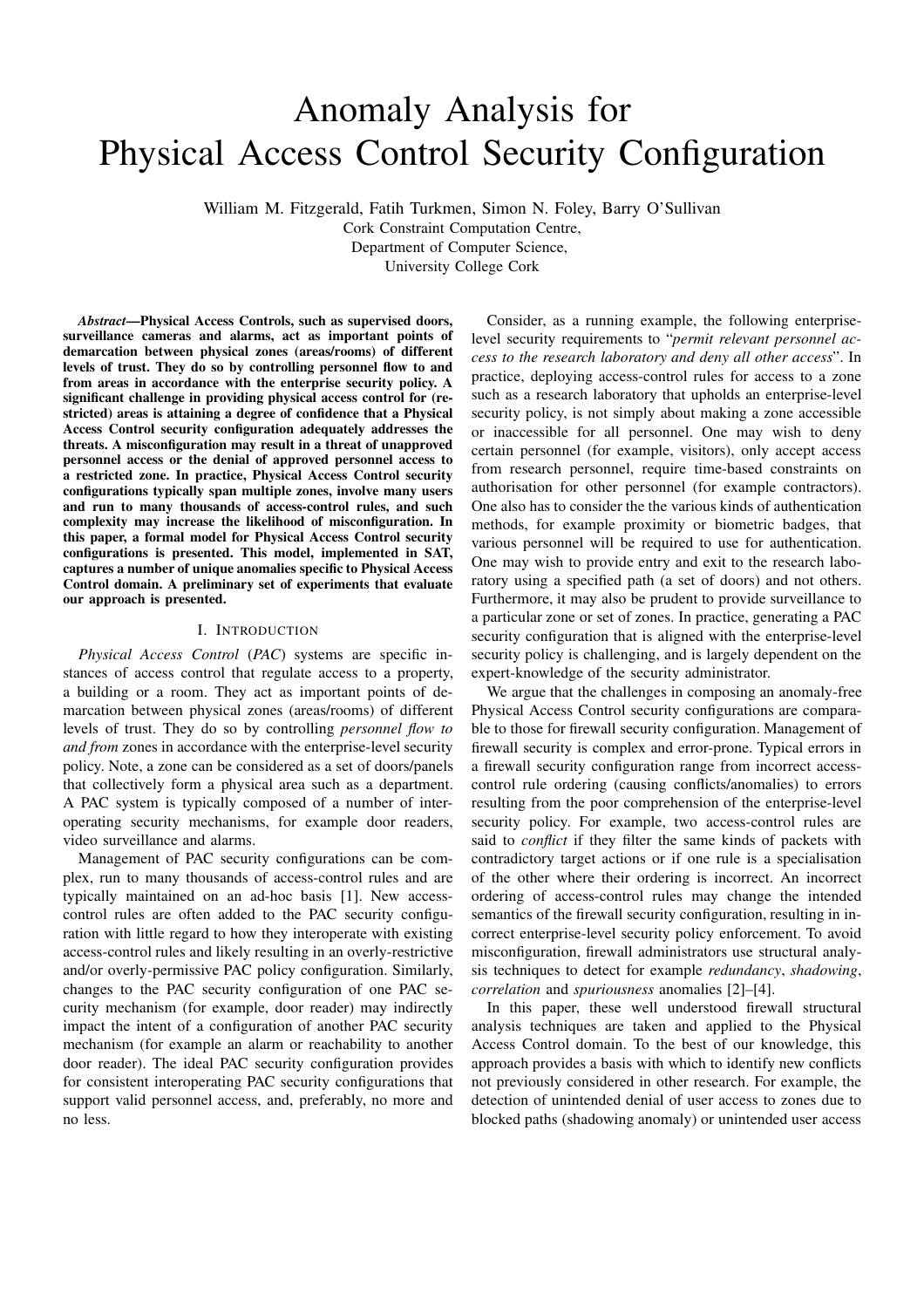to restricted zones (spurious anomaly).

In this paper, we consider the management of PAC security configuration for door access control. Note, future research will consider the inter-operation of other security mechanisms such as alarms and video surveillance.

The contribution of this paper is as followings. A formal model for PAC security configuration with a specific emphasis on door access control is presented. A number of novel configuration anomalies are formally defined for Physical Access Control. Thus, providing a basis for automated detection of PAC security configuration anomalies.

This paper is organised as follows. Section II presents a formal model for PAC security configuration. An example scenario for PAC security configuration is outlined in Section III. Section IV defines the anomalies for PAC security configurations. Section V outlines a preliminary evaluation of our approach where SAT has been used to encode the PAC model. Related research is outlined in Section VI and Section VII concludes the paper.

#### II. A SECURITY MODEL FOR PAC

This section presents a formal model for PAC security configuration. In this paper, we do not capture all of the possible security configuration attributes in PAC systems, rather we focus on a subset and consider door access controls. The aim of this model is to illustrate some of the analysis that can be usefully done over such security configurations. The model is presented in Z notation [5].

A PAC security configuration assigns badge holders, which identify individual users, to doors in a given zone for which users are permitted access. While a user may hold multiple badges such that access to different zones in a building is possible, we only consider a user that has a single badge. Note, we believe that extending the model for multiple badges is straightforward. Let the basic type [*User*] represent the set of all possible users. While the majority of the user interfaces available in PAC solutions provide a personalized view to a user, we will be using *groups* that constitute of a set of users. The assumption that the users are grouped also eases the policy administration. The set of all possible groups is defined as

$$
Group == P User
$$

Let basic types [*Room*, *Door*] represent the set of all possible rooms and doors, respectively. While a door *d* ∈ *Door* identifies a unique physical door, it has two faces/sides. Access rules on the door are expressed relative to these faces which are identified by the room that a given side of the door faces. We define

$$
DoorFace == (Room \times Door)
$$

Thus, the access controls for a door *d* that connects rooms *r* and  $r'$  are defined in terms of door faces  $(r, d)$  and  $(r', d)$ .

The building topology is defined in terms of a partial function

*otherwise* : 
$$
(Room \times Door)
$$
  $\rightarrow Room$ 

whereby *otherside*( $r_1$ ,  $d$ ) =  $r_2$  means that on the other side of a door *d* facing room  $r_1$  is the room  $r_2$ . We use the constant outside ∈ *Room* to denote the outside 'room' of the building. For consistency, *otherside*(*otherside*( $r$ ,  $d$ ),  $d$ ) =  $r$  must hold.

For example, the door at the main entrance to the building in Figure 1 can be identified as  $(\text{outside},\text{D1})$  (the door facing the outside) and we have *otherside*(outside,  $DI$ ) = Lobby.

In general, there is a path through the building from a starting door  $d_s$  in a room  $r_s$  through a destination door  $d_f$ in room  $r_f$  if  $\text{existPath}((r_s, d_s), (r_f, d_f))$ , where

$$
\begin{aligned}\n\text{existPath}: (\text{Room} \times \text{Door}) &\leftrightarrow (\text{Room} \times \text{Door}) \\
\hline\n\text{existPath}((r_s, d_s), (r_f, d_f)) &\Leftrightarrow \\
\exists d_i : \text{Door} \bullet \\
&\quad (r_s, d_s) \in \text{dom} \text{ otherwise } \land \\
\text{existPath}((\text{otherwise}(r_s, d_s), d_i), (r_f, d_f))\n\end{aligned}
$$

Note, that there may exist several paths between the given door faces (denoted by the corresponding room and door). An auxiliary function that checks the existence of a unique path will be introduced further on.

Access controls may be defined for either face of a door and, therefore, an access control is specified in terms of whether a user/group may go through a given door in a given room. A set of these (room,door) faces specifies a Zone:

$$
Zone == \mathbb{P}(Room \times Door)
$$

If no ambiguity can arise then, given  $z \in \mathbf{Z}$ *one*,  $z \cdot \mathbf{R}$ *oom* denotes the corresponding room and *z*.*Door* denote the corresponding door, respectively. Thus, for example, if  $z = (L \circ b) \circ (L \circ b)$ *Zone* then  $z\text{.Door} = D1$ , and so forth. Note, zones may be classified according to a hierarchical structure.

Conventionally, some PAC systems work on a Close World Assumption (CWA) such that any request for a non-existent permission is denied. However, enabling the specification of *deny* rules (in addition to a default *deny* rule) might be more natural in certain circumstances [6]. For instance, an employee who is on vacation can be denied access to his/her office space for the vacation period, by the addition of a *deny* rule, unless otherwise all rules that allow the user to do so are modified. Moreover, in PAC systems, the logging of events is crucial after a permitted request. Thus, we consider three kind of decisions that define the actions to be taken by the authorizer. Let *Action* denote the different access decisions.

Action ::= allow 
$$
| \text{deny} | \text{log}
$$

An access-control rule  $(g, z, a)$  is a triple specifying that users in group *g* are granted *a* access to zone *z*.

#### *Rule* == *Group* × *Zone* × *Action*

As a result, the access control rules in our model can specify whether a group is permitted access (allow) to a zone, explicitly denied access (deny) to a zone or permitted access to the zone but that the access be logged  $(1 \circ q)$ .

The rules in a rule pair  $(r, s)$  that will be analysed for anomalies/conflicts are categorized as an *upstream* rule and a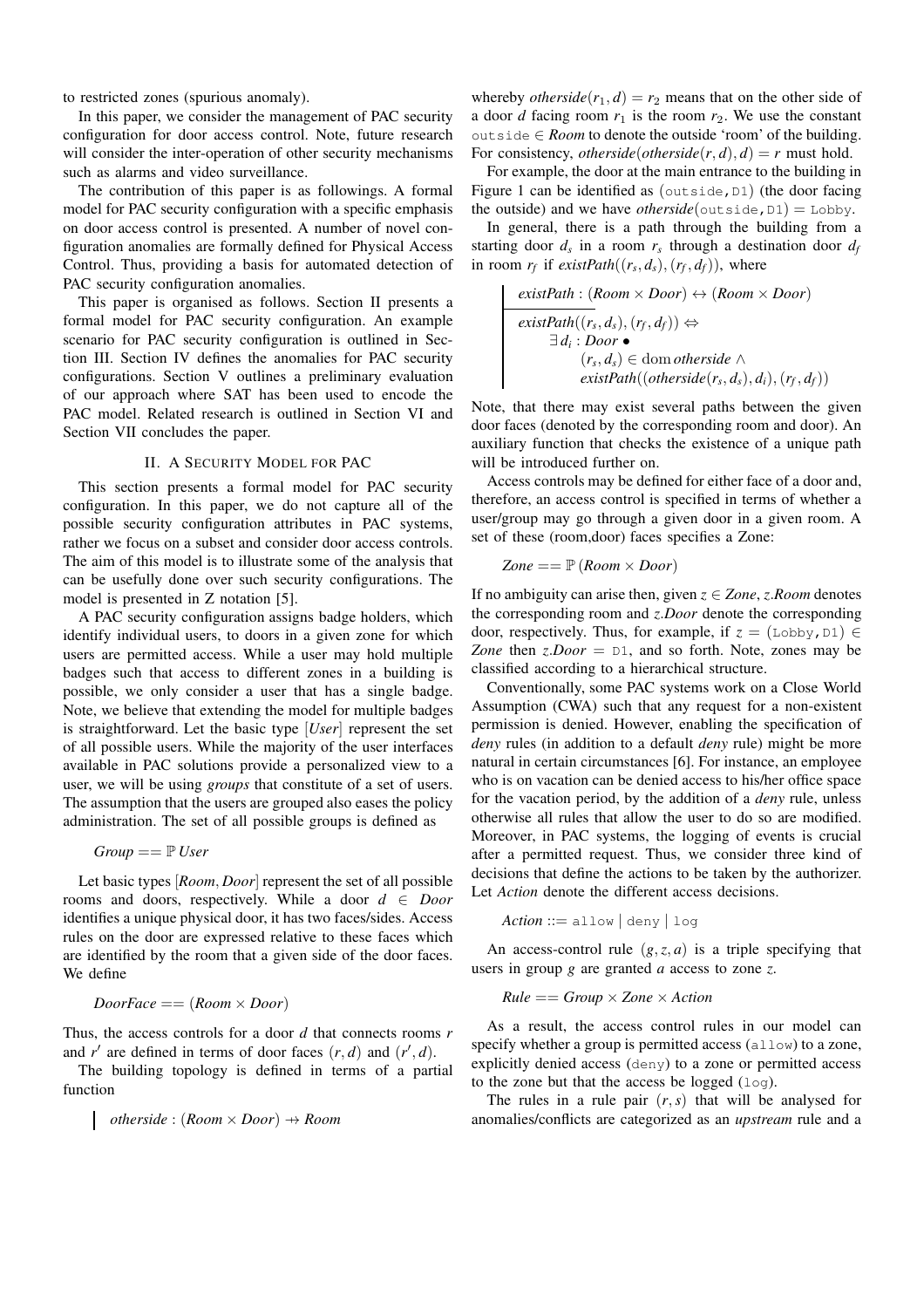*downstream* rule if their zones are disjoint, *r*.*Zone*  $\cap$  *s*.*Zone* = ∅. Specifically, *r* is an upstream rule if its zone contains a door face or set of door faces that control inward bound personnel flow in the direction of the door face or set of door faces controlled by (downstream) rule *s*. For instance, a rule *r* that contains D1 would be the upstream rule when analysed with a rule *s* that has D6 in the zone definition for a personnel flow path from Outside to OSLab.

A PAC security configuration/policy is the set of accesscontrol rules in place for a building.

*Config* : P *Rule*

For the sake of clarity, we use the name of a defining type as an accessor function for access-control rule attributes. In particular, given  $r \in Rule$  then  $r = (r.Group, r.Zone, r.Action)$ .

A configuration query  $mayPass(u, r, d)$  returns the accessdecision as to whether a user  $u$  in room  $r$  is permitted to pass through door *d*. In evaluating a query there may be a number of matching access-control rules in which the user is a member of the group and the room-door pair is in a zone. In the event that the matching rules specify conflicting access decisions a precedence ordering is assumed over *Actions*. This (total) precedence ordering provides an upper bound operator max.

We define

$$
\begin{aligned}\n\text{mayPass}: User \times Room & Door \rightarrow Action \\
\hline \text{mayPass}(u, r, d) &= \max(\{g : Group; z : Zone; a : Action \mid (g, z, a) \in Config \land \\
& u \in g \land (r, d) \in z \\
& \bullet a\} \cup \{\text{deny}\})\n\end{aligned}
$$

where the order between decisions is deny  $>$  log  $>$  allow and in the absence of matching rules, the default decision is deny.

Note, that the current model assumes that access rules are expressed in no particular order and that a *mayPass* query is made across the entire set of access rules. Similar interpretations are commonly used in conventional access control policies, for example, [7]–[9]. An alternative interpretation would be to treat a PAC security configuration as a *sequence* of access rules whereby for a given (user, room, door) triple, the query is tested against each access-control rule, starting from the first, in sequence, and the first rule that matches gives the result that is returned. Similar interpretations are used in firewall policy rules [2], [10]–[12].

# III. PAC SECURITY CONFIGURATION

Consider as a running example, the building topology for our computer laboratory used to construct a PAC security configuration (Figure 1). The main entrance (D1) leads to a lobby where there are two doors to enter the computer science facility. Computer science facility has a meeting room that is protected with an anti-passback mechanism. The lobby leads to an open space which is also accessible from the meeting room. Individual research group locations for Software Engineering (SELab), Security (SecLab) and Operating Systems (OSLab) are also protected with access control. Note, the ∗ in Figure 1 for D2 and D3 represents doors with two readers (one on each side).



Fig. 1. Example Building Topology

As part of the SAT implementation outlined in Section V, a graph is constructed for all possible paths between a starting position (*Out most*) for example Outside and an end position (*In most*) for example SecLab within a given building topology (Figure 2). Nodes represent the door faces with readers and edges represent the room that a given door face leads to. Note, nodes *Out most* and *In most* do not represent physical nodes (doors), rather they are markers to state a starting and an end position.



Fig. 2. Example Graph Of Possible Paths Between Two Nodes

The following is an example PAC security configuration. All employees are permitted access to the Lobby and OpenSpace areas and we have the rule:

$$
(\{\text{alice}, \text{bob}, \text{bill}\}, (\text{Lobby}, \text{D7})\}, \text{allow}) \in \text{Config}
$$

Eve and Clare are contractors and are permitted access to the Lobby area

$$
(\{\text{eve}, \text{clare}\}, \{(\text{Outside}, \text{D1})\}, \text{allow}) \in \text{Config}
$$

while Clare and Bob both work on a security project which gives them access to the SecLab

$$
(\{\text{bob}, \text{clare}\}, \{\text{(Lobby, D7)}, \text{(OpenSpace, D5)}\}, \text{allow}) \in \text{Config}
$$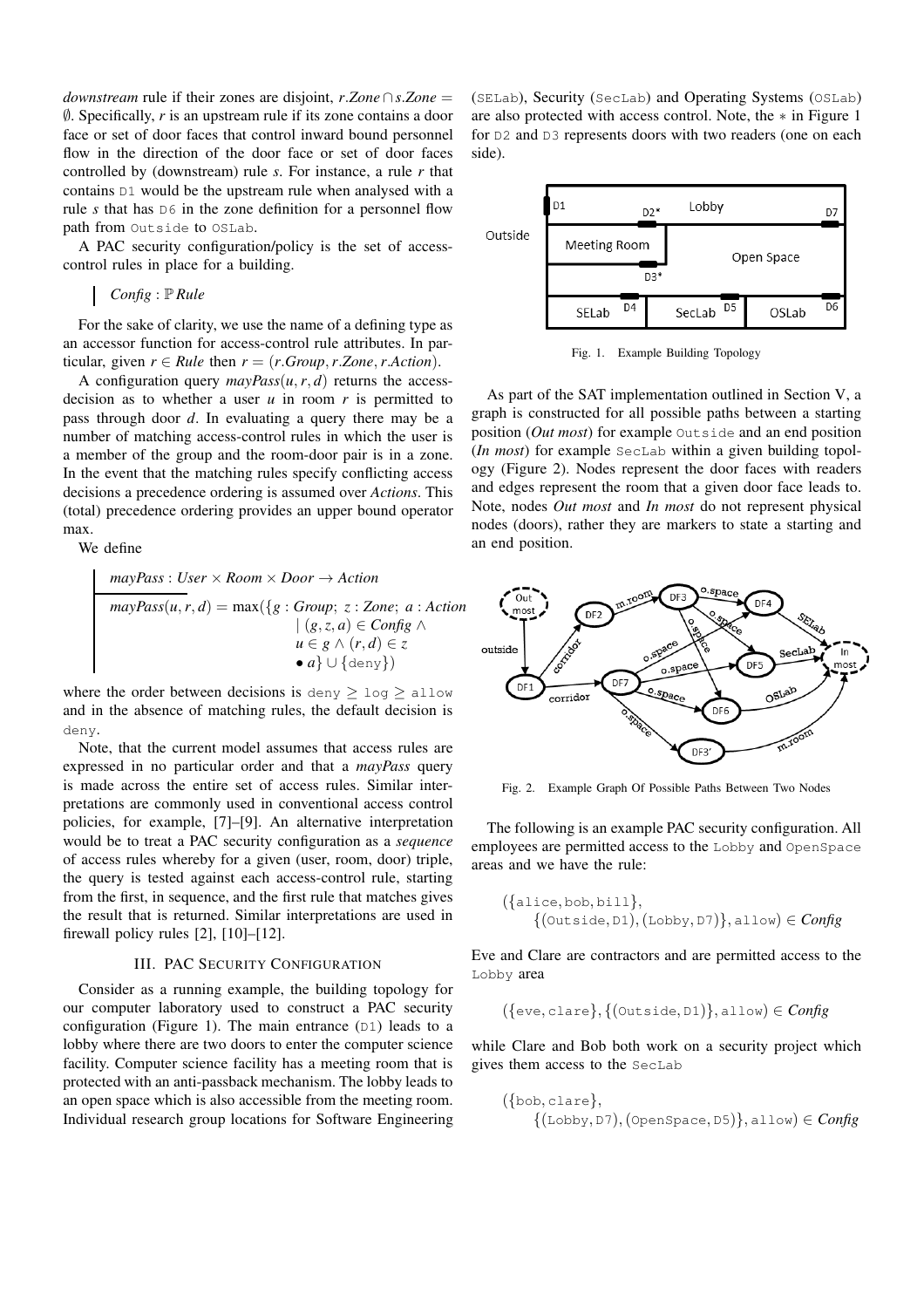Lastly, Bob and Bill have management roles and have access to the MeetingRoom

$$
(\{\mathtt{bob}, \mathtt{bill}\}, \{(\mathtt{Lobby}, \mathtt{D2}), (\mathtt{OpenSpace}, \mathtt{D3})\}, \mathtt{allow}) \in \mathit{Config}
$$

Note, that the PAC security configuration defined by this set of access-control rules is incomplete and contains a number of inconsistencies. For example, while employees may enter the Lobby area by D1, no access-control rule specifies that they are permitted to exit the Lobby area. The next section considers a range of such anomalies/inconsistencies that may exist in PAC security configurations.

# IV. ANOMALIES IN PAC SECURITY CONFIGURATION

#### *A. Building Topology Anomalies*

One might like to check whether there is a physical path from the outside to every room in the building.

$$
\forall r : Room \bullet
$$
  

$$
\exists d, d' : Door \bullet existPath((outside, d), (r, d'))
$$

While every room may be physically accessible in principle, it is possible that there is a room that may not be accessed by any user in practice as a result of the PAC security configuration. Let  $mayPass^*(u, (r_s, d_s), (r_f, d_f))$  indicate whether a user starting in Room  $r_s$  can gain access, from door  $d_s$ , to the door  $d_f$  in room  $r_f$ .

$$
\begin{aligned}\n\text{mayPass}^* : User &\leftrightarrow (\text{Room} \times Door) \leftrightarrow (\text{Room} \times Door) \\
\hline\n\text{mayPass}^*(u, (r_s, d_s), (r_f, d_f)) &\Leftrightarrow \\
\exists d_i : Door \bullet \\
 &\quad (r_s, d_s) \in \text{dom otherwise} \land \\
 &\quad \text{mayPass}(u, r_s, d_s) = \text{allow} \\
 &\quad \text{mayPass}^*(u, (otherside(r_s, d_s), d_i), (r_f, d_f))\n\end{aligned}
$$

We then can then specify that access to every room is permitted by the policy:

$$
\forall r: Room \bullet
$$
  

$$
\exists u: User; d, d': Door \bullet
$$
  

$$
mayPass^*(u, (outside, d), (r, d'))
$$

A similar check can be specified that determines whether a user (permitted) in a particular room can exit the building.

$$
\forall r: Room; u: User; d, d': Door \bullet
$$
  
\n
$$
mayPass^*(u, (outside, d), (r, d')) \Rightarrow \exists d'': Door \bullet mayPass^*(u, (r, d'),
$$
  
\n
$$
(\text{outside}, d''))
$$

Note that the definition of *mayPass*<sup>∗</sup> permits the exit path (per the policy) to be different to the entry path.

#### *B. Redundant and Conflicting Rules*

*Simple Anomaly* analysis examines the relationship that access-control rules have with one another without considering topology information. While the access-control rules on an individual basis may be compliant with the enterprise-level security policy requirements, the relationships between the access-control rules themselves may introduce a scenario such that the overall PAC security configuration is inconsistent with the enterprise-level security policy. For example, the following PAC security configuration:

- Rule A: Main entrance door remain locked except for scheduled times.
- Rule B: Main entrance door remain locked except for scheduled times where scheduled times are activated by first-unlock.

is ambiguous whereby Rule A is inconsistent with Rule B and vice versa. The following is an formal model of access-control rule anomaly analysis definitions with respect to door access control.

*a) Redundancy Anomaly:* Given access-control rules *r*,*s* : *Rule* then access-control rule *r* is redundant to accesscontrol rule *s*, denoted as  $r \sqsubseteq^{ra} s$ , if the *Group* and *Zone* attribute fields of *r* are subsumed by those of *s* and both *r* and *s* have the same actions.

$$
\frac{\square^{ra} - \square^{ra} \times Rule}{\forall g_1, g_2 : Group; z_1, z_2 : Zone; a_1, a_2 : Action \bullet} (g_1, z_1, a_1) \square^{ra} (g_2, z_2, a_2) \n\Leftrightarrow g_1 \subseteq g_2 \land z_1 \subseteq z_2 \land a_1 = a_2
$$

For example, consider the following access-control rules *r*,*s* : *Rule*:

$$
r = (\{\text{alice}, \text{bob}\}, \{(\text{Lobby}, \text{D7})\}, \text{allow})
$$

$$
s = (\{\text{alice}, \text{bob}, \text{eve}\}, \{(\text{Lobby}, \text{D7})\}, \text{allow})
$$

then access-control rule *r* is considered *redundant* to *s* where  $r.Group = \{ \text{alice}, \text{bob} \}$  is subsumed by  $s.Group =$  $\{\text{alice}, \text{bob}, \text{eve}\}, r.Zone = \{(\text{Lobby}, D7)\}\)$  equals  $s.Zone =$  $\{(\text{Lobby}, D7)\}\$  and  $r.Action = \text{allow} = s.Action = \text{allow}$ .

While redundancy does not influence the semantics of a physical access control policy, having to reason over additional and unnecessary rules may result in a performance cost. Resolution of redundancy conflicts corresponds to removing the redundant access-control rule.

*b) Exception Anomaly:* Given access-control rules *r*,*s* : *Rule* then access-control rule  $r$  is an exception to accesscontrol rule *s*, if the *Group* and *Zone* attribute fields of *r* are subsumed by those of *s* and both *r* and *s* have different actions.

$$
\begin{aligned}\n&-\sqsubseteq^{ea} \_:\text{Rule} \leftrightarrow \text{Rule} \\
\forall g_1, g_2: Group; z_1, z_2: \text{Zone}; a_1, a_2: \text{Action} \bullet \\
&(g_1, z_1, a_1) \sqsubseteq^{ea}(g_2, z_2, a_2) \\
&\Leftrightarrow g_1 \subseteq g_2 \land z_1 \subseteq z_2 \land a_1 \neq a_2\n\end{aligned}
$$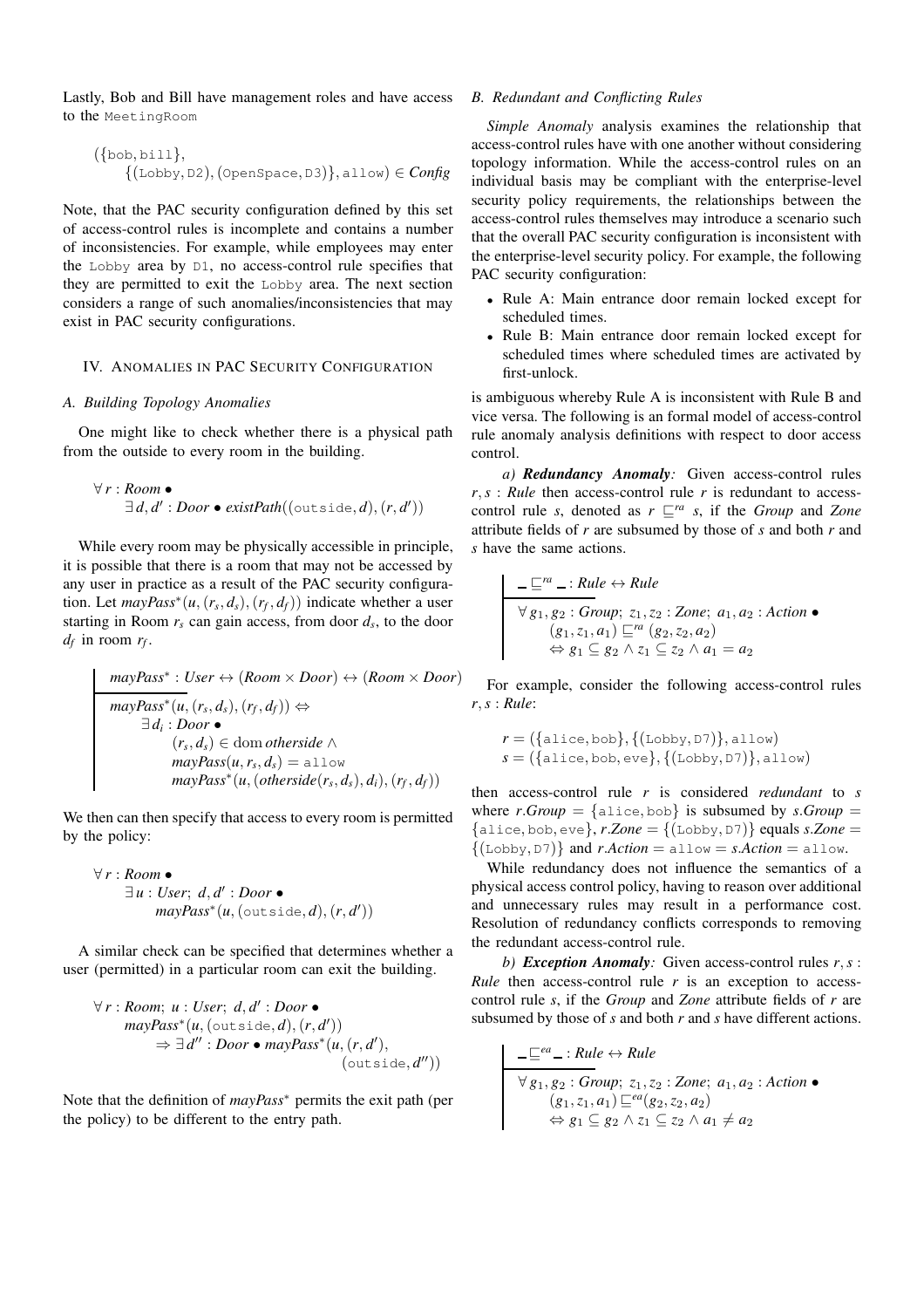For example, consider the following access-control rules *r*,*s* : *Rule*:

```
r = (\{\text{alice}, \text{bob}\}, \{(\text{Lobby}, D7)\}, \text{allow})s = (\{\text{alice}, \text{bob}, \text{eve}\}, \{(\text{Lobby}, D7)\}, \text{deny})
```
then access-control rule *r* is considered an exception to accesscontrol rule *s* where  $r.Group = \{ \text{alice}, \text{bob} \}$  is subsumed by  $s.Group = \{ \text{alice}, \text{bob}, \text{eve} \}, r.Zone = \{ (\text{Lobby}, D7) \}$ equals  $s.Zone = \{(\text{Lobby}, \text{D7})\}$  and  $r.Action = \text{allow is not}$ equal to *s*.*Action* = deny.

The above *exception* anomaly definition may be further constrained such that one can determine whether the accesscontrol rule causing the exception anomaly is of the kind that permits the action that the generalized access-control rule is denying or vice versa. Given rules *r* and *s* then a *permitexception* conflict occurs iff  $(r \sqsubseteq^{ea} s \land s \text{.} \text{Action} \neq \text{deny})$ , and a *deny-exception* conflict occurs iff ( $r \sqsubseteq^{ea} s \wedge s$ .*Action*  $\neq$ allow).

Resolution of such an anomaly may be to remove the exception access-control rule or leave the access-control rule as it was intended.

*c) Correlation Anomaly:* Two access-control rules *r*,*s* : *Rule* are said to be correlated (symmetric relation), denoted  $r ⊏^{ca}$  *s*, where

$$
\frac{\Box^{ca} =: Rule \leftrightarrow Rule}{\forall g_1, g_2 : Group; z_1, z_2 : Zone; a_1, a_2 : Action \bullet}
$$
  
\n
$$
(g_1, z_1, a_1) \Box^{ca}(g_2, z_2, a_2)
$$
  
\n
$$
\Leftrightarrow ((g_1 \supset g_2 \land z_1 \subseteq z_2) \lor (g_1 \subseteq g_2 \land z_1 \supset z_2))
$$
  
\n
$$
\land a_1 \neq a_2
$$

Consider the following access-control rules *r*,*s* : *Rule*:

$$
r = (\{\text{alice}, \text{bob}\}, (\text{Lobby}, \text{D7}), (\text{SecLab}, \text{D4})\}, \text{deny})
$$

$$
s = (\{\text{alice}, \text{bob}, \text{eve}\}, \{(\text{Outside}, \text{D1})\}, \text{allow})
$$

where  $r.Group$  = {alice, bob} is subsumed by  $s.Group$  = {alice, bob, eve} and  $r.Zone$  =  ${ \atop \text{alice, bob, eve } \atop \text{robby, D7}, (SecLab, D4) }$  and *r.Zone* =  $\{(\text{Outside}, \text{D1}), (\text{Lobby}, \text{D7}), (\text{SecLab}, \text{D4})\}$ the attribute field  $s.Zone = \{(\text{Outside}, \text{D1})\}$  and both *r* and *s* have opposing actions.

The conjunction of access-control rules *r* and *s* may be interpreted in one of two ways. In the case where accesscontrol rule *r* is given precedence over *s* (where a deny action is default security policy) implies an implicit accesscontrol rule *x* where  $x$ .*Group* = {alice, bob},  $x$ .*Zone* = {(Outside, D1)} and x.Action=deny. However, if accesscontrol rule *s* is given precedence over *r* (where a allow action is default security policy) implies an implicit accesscontrol rule *x* where  $x.Group = \{ \text{alice}, \text{bob} \}, x.Zone =$ {(Outside, D1)} and x.Action=allow. The result is that users alice and bob are either denied access to Lobby instead of being allowed or allowed access to Lobby instead of being denied.

Such an anomaly is a paradox and resolution (if any) through removal of an access-control needs careful consideration. Another resolution without the removal of a single access-control is to replace both access-control rules with two new access-control rules re-written without the correlation anomaly.

## *C. Topology Anomalies*

Access-control rules that define user authorisation for one zone versus another zone may appear disjoint and not related (for example access-control rules *r* and *s* illustrated below). By considering additional external information such as the enterprise-level security requirements and/or the building's room topology, an additional set of access-control rule relationships may be defined. In this paper, the building's topology where a path between a given set of rooms is considered in conjunction to the access-control rules themselves.

As a running example, consider the following scenario. A path to SecLab is to first enter Lobby from Outside through D1, then OpenSpace through D7 and finally SecLab through D5. Therefore, generating a suitable room PAC security configuration requires permitting a set of users access to all rooms in a given path of rooms that lead to the room where access is being sought. The following is an example PAC security configuration, *Config*, that permits user alice access to SecLab.

$$
Config = \{r, s, w\}
$$

where

$$
r = (\{ \text{alice} \}, \{ (\text{Outside}, \text{D1}) \}, \text{allow})
$$
  

$$
s = (\{ \text{alice} \}, \{ (\text{Lobby}, \text{D7}) \}, \text{allow})
$$
  

$$
w = (\{ \text{alice} \}, \{ (\text{openSpace}, \text{D5}) \}, \text{allow})
$$

*d) Shadowing Anomaly:* An upstream access-control rule is denoted by *sup* and a downstream access-control rule is denoted by *rdown*. Given access-control rules *rdown*,*sup* : *Rule*, access-control rule *rdown* is shadowed (overly restricted) by access-control rule *sup*, if the attribute field of *rdown*.*Group* is a subset of or a superset of the corresponding attribute field of access-control rule *sup*, the attribute field of *rdown*.*Zone* is disjoint from the corresponding attribute field of access-control rule  $s_{up}$  where  $s_{up}$  is denying what access-control rule  $r_{down}$  is intending to allow and a path exists between rooms encoded within rules *rdown* and *sup*.

$$
\begin{aligned}\n&-\sqsubseteq^{sa} =: Rule \leftrightarrow Rule \\
&\forall g_1, g_2: Group; z_1, z_2: Zone; a_1, a_2: Action \bullet \\
&(g_1, z_1, a_1) \sqsubseteq^{sa}(g_2, z_2, a_2) \\
&\Leftrightarrow ((g_1 \subseteq g_2 \lor g_1 \supseteq g_2) \land (z_1 \nsubseteq z_2 \land z_1 \nsubseteq z_2)) \land \\
&a_1 \neq a_2 \land a_2 = \text{deny} \land \\
&\exists d_1, d_2: Door; r_1, r_2: Room \bullet \\
&(r_1, d_1) \in z_1 \land (r_2, d_2) \in z_2 \land \\
& existPath((r_1, d_1), (r_2, d_2))\n\end{aligned}
$$

Consider the following access-control rules *rdown*,*sup* : *Rule* and given there exists a path between OpenSpace and SecLab, then *rdown* is shadowed by *sup*. That is, user alice is denied access (along a path) to SecLab.

$$
s_{up} = (\{ \text{alice}, \text{bob} \}, \{ (\text{Lobby}, \text{D7}) \}, \text{deny})
$$
  

$$
r_{down} = (\{ \text{alice} \}, \{ (\text{secLab}, \text{D5}) \}, \text{allow})
$$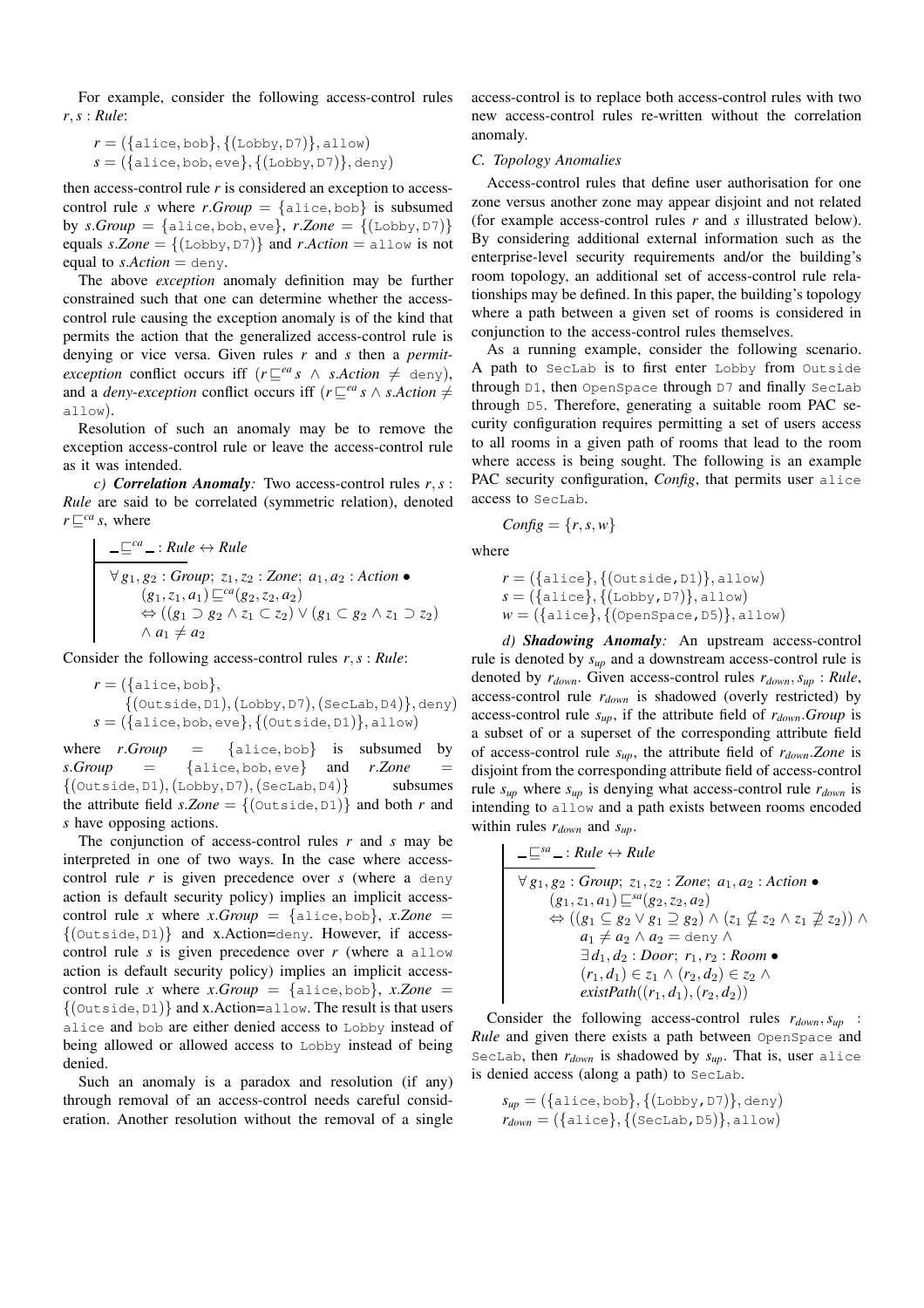Note, in the current security PAC model, shadowing is only considered between access-control rules within a single path and not across multiple paths. Another path may exist from an outmost room to an inmost room. For example, an alternative path from Outside to OSLab using doors D1, D2, D3 and D6 with the correct access controls may exist.

The following access-control rules, demonstrates a *partial* shadowing conflict as a consequence of *rdown*.*Group* ⊇ *sup*.*Group* where only user alice (not bob) has inadvertently been denied access to SecLab along the path defined as ((Lobby, D7), OpenSpace) and ((OpenSpace, D5), SecLab)

$$
s_{up} = (\{ \text{alice} \}, \{ (\text{Lobby}, D7) \}, \text{deny})
$$
  

$$
r_{down} = (\{ \text{alice}, \text{bob} \}, \{ (\text{SecLab}, D5) \}, \text{allow})
$$

If one was to adopt the view that all enterprise-level downstream access-control security requirements are to have precedence over all enterprise-level upstream access-control security requirements then the upstream low-level accesscontrol rule causing the shadowing should be modified as to remove the shadowing anomaly. Note, this view assumes that the low-level downstream access-control rule has been written correctly.

*e) Spurious Anomaly:* Given access-control rules *rdown*,*sup* : *Rule*, access-control rule *sup* is spurious (overly permissive) to access-control rule *rdown* , if the attribute field of *sup*.*Group* is a subset of or a superset of the corresponding attribute field of access-control rule *rdown*, the attribute field of *sup* is disjoint from the corresponding attribute field of accesscontrol rule *rdown*.*Zone* where *sup* is allowing what accesscontrol rule *rdown* is intending to deny and a path exists between rooms encoded within rules *sup* and *rdown*.

$$
\frac{\square^{spa} - : Rule \leftrightarrow Rule}{\forall g_1, g_2 : Group; z_1, z_2 : Zone; a_1, a_2 : Action \bullet}
$$
  
\n
$$
(g_1, z_1, a_1) \stackrel{\square^{spa}}{\triangleq} (g_2, z_2, a_2)
$$
  
\n
$$
\Leftrightarrow ((g_1 \subseteq g_2 \lor g_1 \supseteq g_2) \land (z_1 \nsubseteq z_2 \land z_1 \nsubseteq z_2)) \land
$$
  
\n
$$
a_1 \neq a_2 \land a_1 = \text{deny } \land
$$
  
\n
$$
\exists d_1, d_2 : Door; r_1, r_2 : Room \bullet
$$
  
\n
$$
(r_1, d_1) \in z_1 \land (r_2, d_2) \in z_2 \land
$$
  
\n
$$
existPath((r_1, d_1), (r_2, d_2))
$$

Consider the following access-control rules *rdown*,*sup* : *Rule* and given there exists a path between OpenSpace and SecLab ((OpenSpace, D5), SecLab), then *sup* is spurious to *rdown* (in terms of unintended door reachability). That is, user bob is permitted access to Openspace (*sup*) where bob has the potential to exploit a single door (D5) to gain access to SecLab.

$$
s_{up} = (\{\text{alice}, \text{bob}\}, \{(\text{Lobby}, \text{D7})\}, \text{allow})
$$

$$
r_{down} = (\{\text{bob}\}, \{(\text{OpenSpace}, \text{D5})\}, \text{deny})
$$

In practice, one may like to implement a security in depth approach, where for example SecLab may be categorized as a critical room such that it requires access to two or more doors in a given path. Note, access-control rule *sup* is spurious only in the context of access-control rule *rdown*. However,

access-control rule *sup* when considered in isolation, maybe correctly upholding an enterprise-level security requirement defining who may access OpenSpace. If as with the shadowing anomaly, one adopts the view that the downstream access control rule should have precedence over an upstream access-control rule, then access-control rule *sup* will require modification as to exclude user bob from OpenSpace thereby providing defense in depth to SecLab.

#### V. IMPLEMENTATION AND EVALUATION

The security model presented in Section II was implemented and the anomalies were encoded in SAT. We developed an anomaly discovery algorithm similar to the ones in firewall systems. Our algorithm, summarized in Algorithm 1, uses SAT solving (denoted as *solve*()) as a sub-procedure to reason about two given rules for an anomaly. Note that, SAT has been successfully used to perform analysis over large firewall rule-sets [13], [14]. We have not provided the details of our SAT encoding due to space limitations but necessary explanations are provided when necessary. In simple terms, we have followed a monolithic approach in the encoding such that a large part of the clauses corresponds to our policy model and basic predicates in anomaly definitions, and is shared among all anomaly encodings. In this way, the actual query, checking whether there is an anomaly between a rule pair, is created by forcing the satisfiable assignment of the necessary predicates for the anomaly under consideration.

In order to reduce the overhead caused by translation of a rule pair, topology information and the anomaly in SAT, we introduced two types of clauses: once-clauses and pairclauses. The former contains all the static information that is available in a PAC configuration and represents the basic relations such as subsumption between elements (e.g. usersets) of a PAC setting or inequality of decisions in rules. The latter contains the actual rule pair under consideration, and starting and ending nodes (e.g. Outmost and Inmost) of the directed graph that represents building topology.

Our algorithm also uses helper methods such as *store*() and *extractPath*() for reporting purposes. In general, the time complexity associated with the discovery algorithm is characterized with the following formula:

$$
\frac{t \times (n \times n - 1)}{2}
$$

where  $t$  is the average time for analyzing all anomalies combined and *n* is the number of rules. As can be noted from the formula, the driving factor in the overall complexity is the number of rules.

#### *A. Evaluation*

We carried out a set of preliminary experiments to evaluate the effectiveness of our approach. The experimental setup was constructed as follows. Experiments were performed on a computer with an Intel i7 3.40GHz processor and 8GB of RAM. The building topology consisted of 50 rooms and 60 doors where the maximum number of paths between the nodes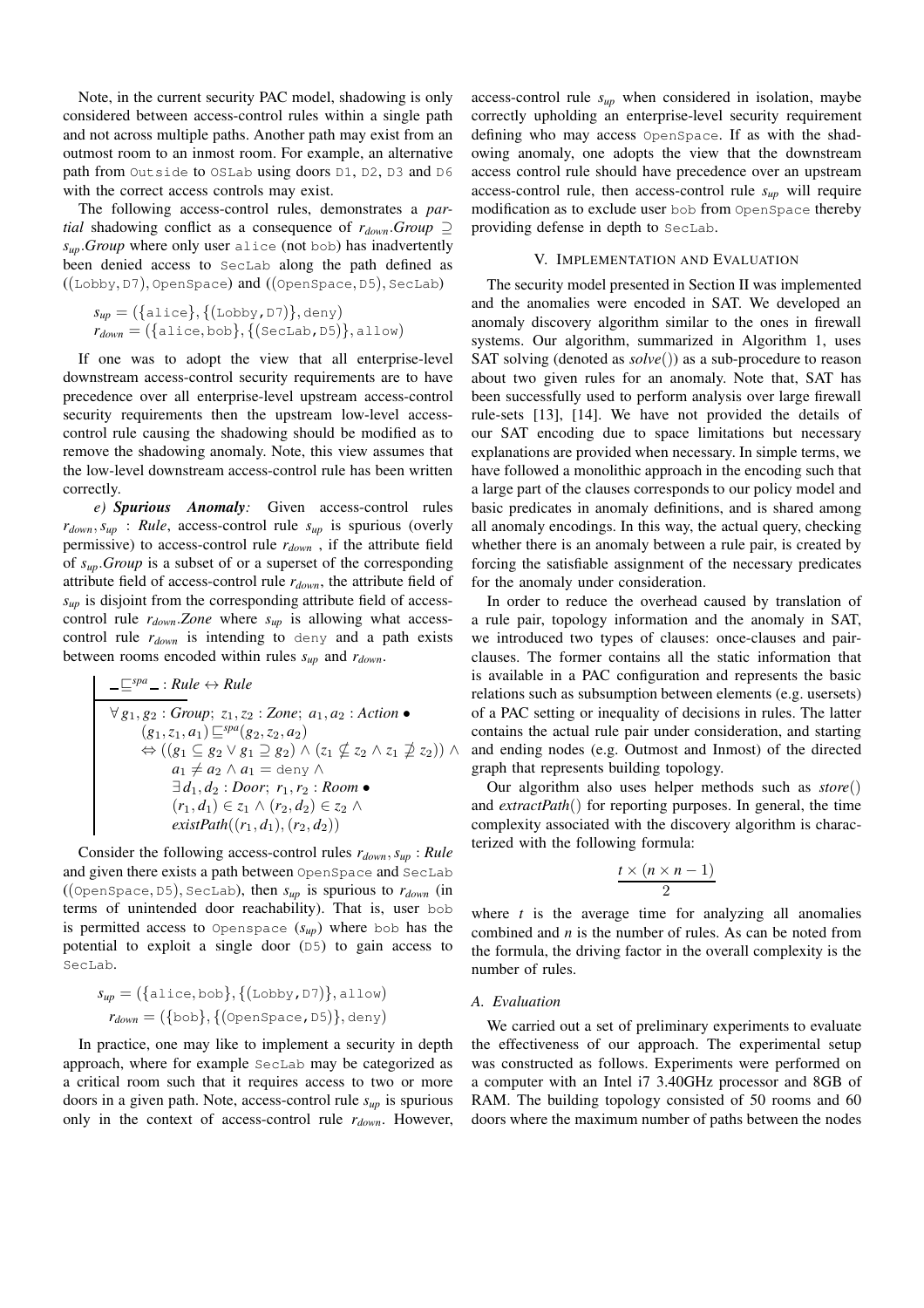**Algorithm 1:** Anomaly Discovery



Outmost and Inmost (see Figure 2) was 20. Note, the number of door faces was selected randomly from 120, that is, each face of a door. The number of users was set to 100.

For each experiment, involving an access-control rule-set of different size, five different PAC configurations were randomly generated and their average has been used as the final result. Specifically, for the experiment that involved 10 rules we obtained five random PAC configurations with different building topologies and policy configurations. Note that, we measured the times at each multitude of 10. That is, the first experiment was for a PAC security configuration that consisted of 10 access-control rules, the second for 20 access-control rules and so forth.

While the performance of our approach is acceptable for modest number of rules, we believe certain optimizations can be applied to scale for very large number of rules. For instance an alternative SAT encoding that addresses anomalies individually rather than a monolithic approach as ours may prove to be more efficient. Our approach on the other hand enables other types of queries that an individual anomaly encoding may not offer. We are currently investigating optimization possibilities for our current SAT encoding of the model and alternative encodings that would allow more efficient analysis.

## VI. RELATED WORK

While firewall security configuration analysis has been extensively researched [2], [10]–[12], research on Physical Access Control has been limited. In [15], the authors use *association rule mining* to detect misconfigurations in a PAC security configurations. Their approach identifies potential misconfigurations/inconsistencies by comparing and analysing the history of previous PAC security configurations with the current PAC security configuration. The anomalies presented in our paper build upon those defined within the firewall domain, for example [2], [11], [16] and are specialized for the Physical Access Control domain.

Discovering anomalies in access control policies has also attracted some attention [17]. The authors tackle a similar problem to that presented in this paper but for eXtensible Access Control Markup Language (XACML). They present a binary decision diagram (BDD) based technique to check whether an anomaly, such as redundancy, exists. Property analysis on access control policies has been mainly centered around XACML and RBAC. A SAT encoding for analysing properties of XACML policies is presented in [18].

#### VII. CONCLUSION

This paper considered the management of anomaly-free PAC security configurations. A formal model for PAC security configuration that governs user access through doors was presented. Drawing upon analysis techniques for firewall security configuration (for example [2], [10]–[12]) comparisons where made with PAC security configurations. This facilitated the key contribution of this paper where a number of configuration anomalies have been identified, for example a *shadowing* anomaly. The formal model and anomalies have been encoded in SAT. This provided a basis for an automated testing of PAC security misconfiguration.

Future research will extend this model to consider other attributes of users and security mechanisms and their constraints. In this paper, anomaly detection was considered. Future research shall investigate (semi-) automated PAC security misconfiguration resolution.

One may avoid much of the anomalies/conflicts, if each access-control rule is defined as a permission for a single user to access to a single zone. However, such singleton-based access-control rules are not reflective of modern enterprise hierarchical structures. For example enterprises are composed of departments and have different kinds of personnel (employees, contractors, visitors). In practice, access-control rules are defined to with respect to groups of users that may have permission to access a room or set of rooms (zones).

Given that conflict-free singleton-based access-control rules are impractical, future research will consider physical access control policy relaxation techniques [19]. Relaxation of accesscontrol rules will generate PAC security configurations that are anomaly-free. However, these PAC security configurations while conflict-free may not be optimal.